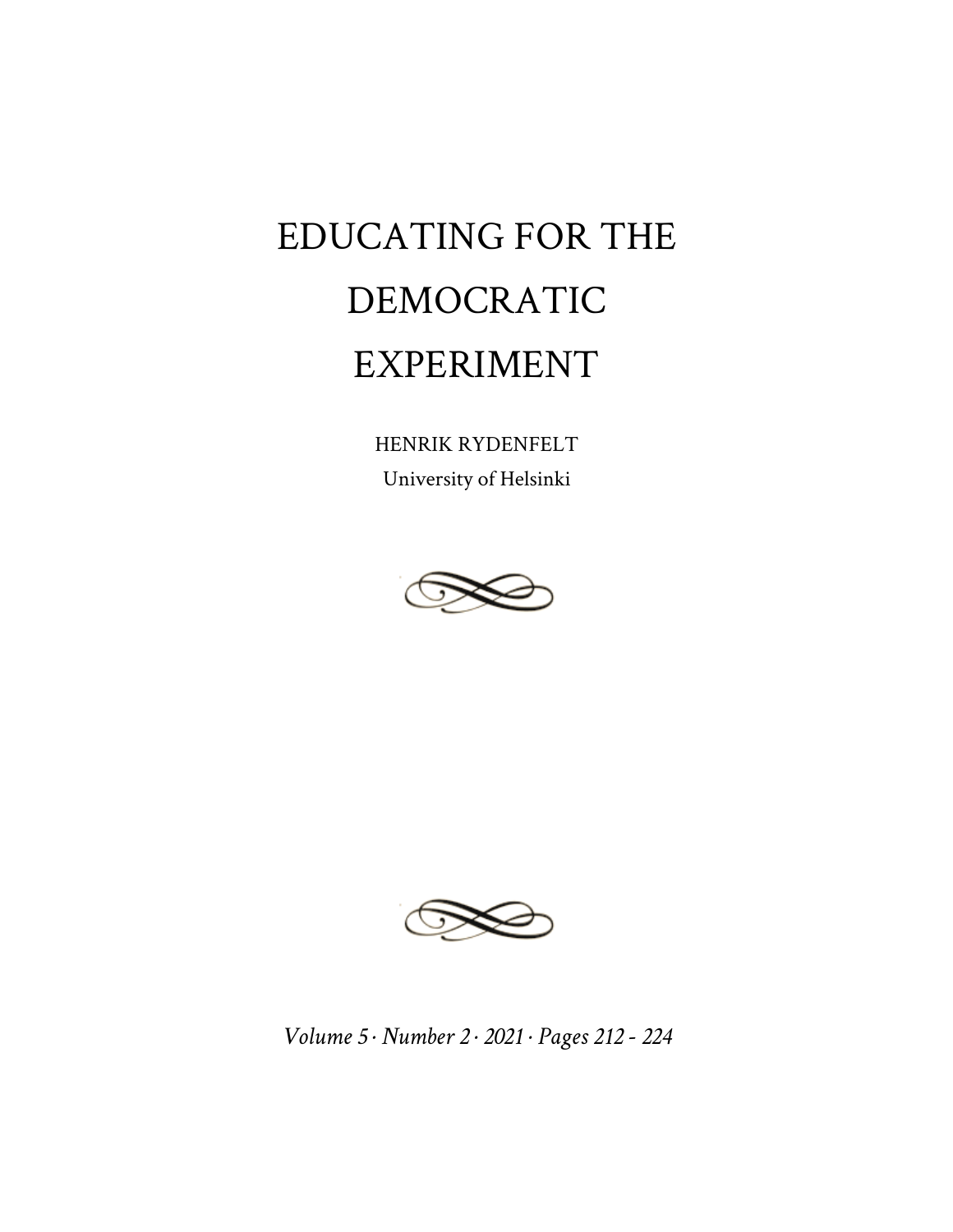n 17 June 2021, a group of about a hundred protesters from the Elokapina movement set camp on Mannerheimintie, the main street of Helsinki, a few dozen meters from the House of the Parliament, blocking much of the traffic, and demanding accelerated climate action on part of the Finnish government. (Elokapina describes itself as an independent part of the international Extinction Rebellion movement that started in the United Kingdom in 2018.) After a series of negotiations with the police, a mutually agreed upon relocation of the protest, and eventual return to the original location, the protesters present were carried to cars and jailed by the police on the evening of 20 June. Throughout the weekend, social media filled with reactions to the protesters' actions. While others showed support, many described the protest as useless, harmful, and polarizing, and proposed using force to stop it. The protest and the social media frenzy quickly took over and remained the main news in the country for several days. Government ministers and O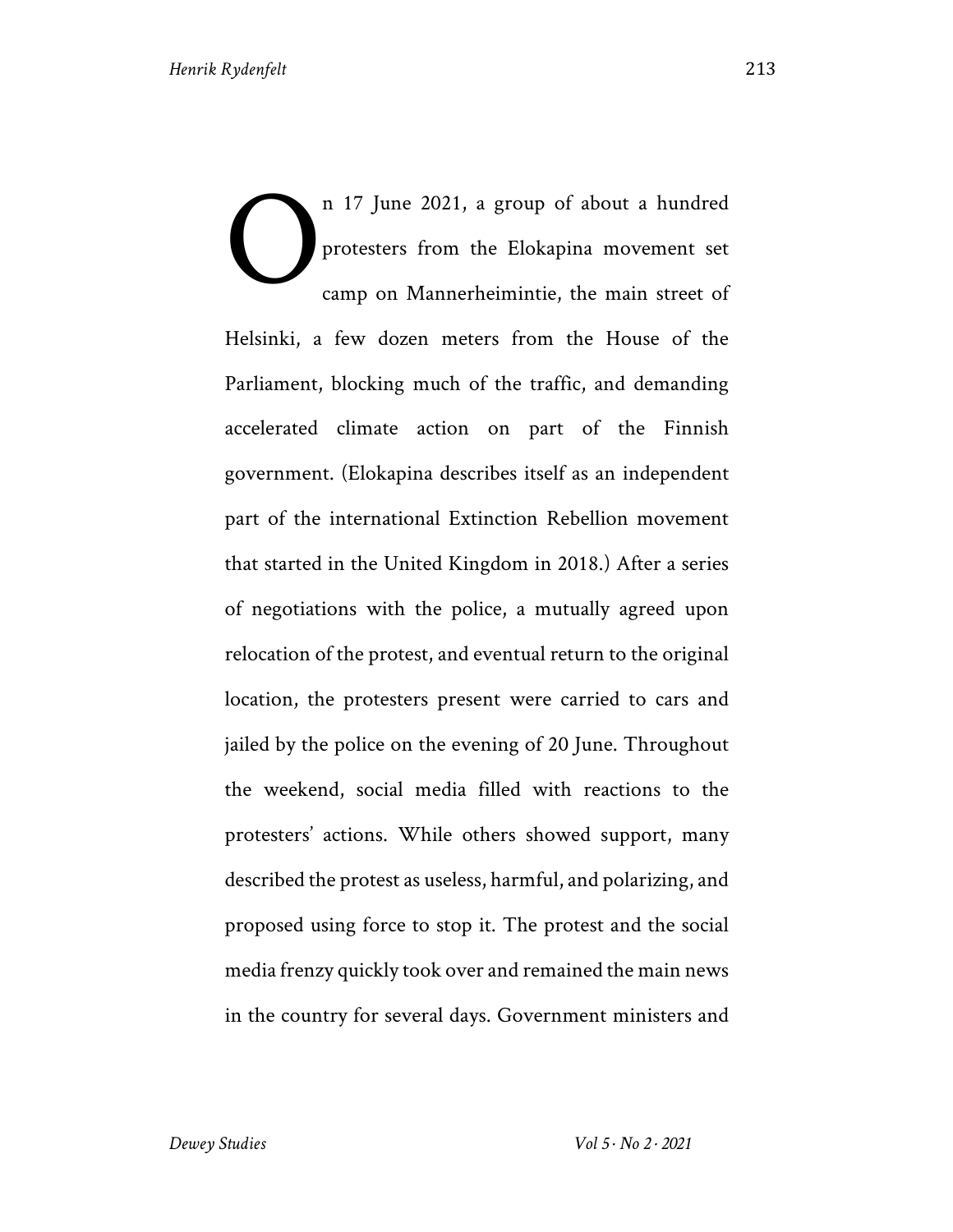members of parliament visited the protesters both to listen to their concerns and to argue with them.

Perhaps the immense attention that the protesters' actions managed to garner is somewhat particular to Finland. Camping on a street in protest is less likely to provoke such a reaction in many other countries with much more colourful traditions of protests and civil disobedience. However, the Elokapina protest brings to the foreground many elements of the political and media climate that are hardly limited to a single Finnish case.

The first is that polarized debate on social media is the driving force behind journalistic content. The protest did not cause any major disruption to traffic, despite taking place on a main street: some trams were rerouted (even though the protesters let them through) and cars needed to take alternative routes. What drove the media attention was the immensely polarized discussion that the protest provoked, leading to inexplicably violent visions of what should be done, with one well-known political journalist publicly inquiring whether it would not be illegal for him to drive over the protesters if it's not illegal for them to be on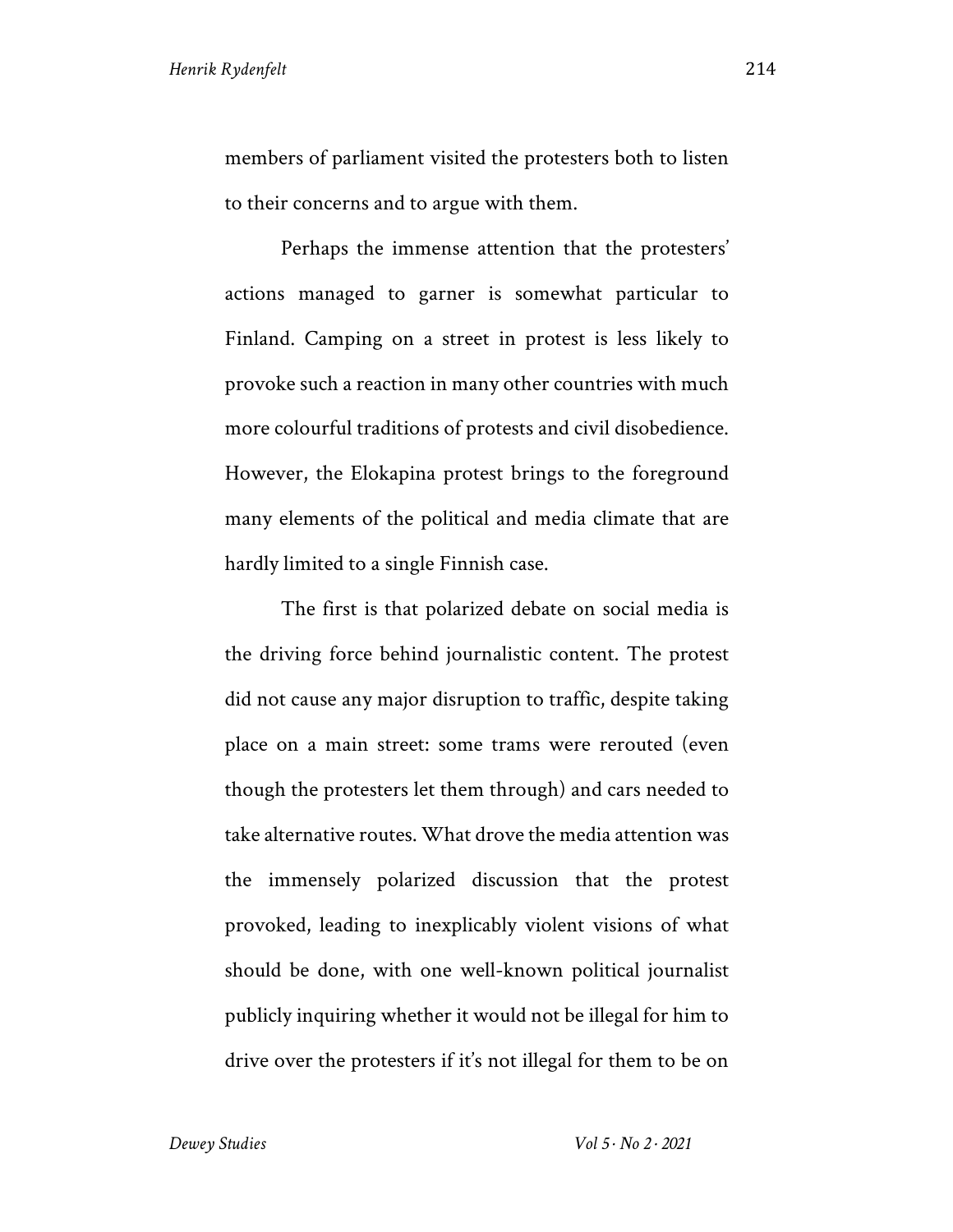the street. This phenomenon is familiar to us all. Aided by engagement-hungry algorithms, provocations garner attention from all sides – so much so that a reasonably efficient strategy for some politicians has been to cover any massive problem by sparking yet another and even larger controversy. Mostly everyone has been fooled into exacerbating the problem.

The second is that these reactions quickly eclipse any original point or political message. In Finland, while few publicly disagreed with the Elokapina protesters' view concerning the needfulness of stronger climate action, the debate concentrated on the justifiability and legality of the protest. Even some politicians representing the Green party – the party that traditionally advocates for climate action and currently holds the post of Minister of Climate and Environment, making the party a target of the protest – argued that the protesters should be forcibly removed from blocking public transportation. Following the protesters' refusal to follow police instructions to relocate, many held that such civil disobedience is needless or even harmful in a free, democratic, rule-of-law state such as Finland.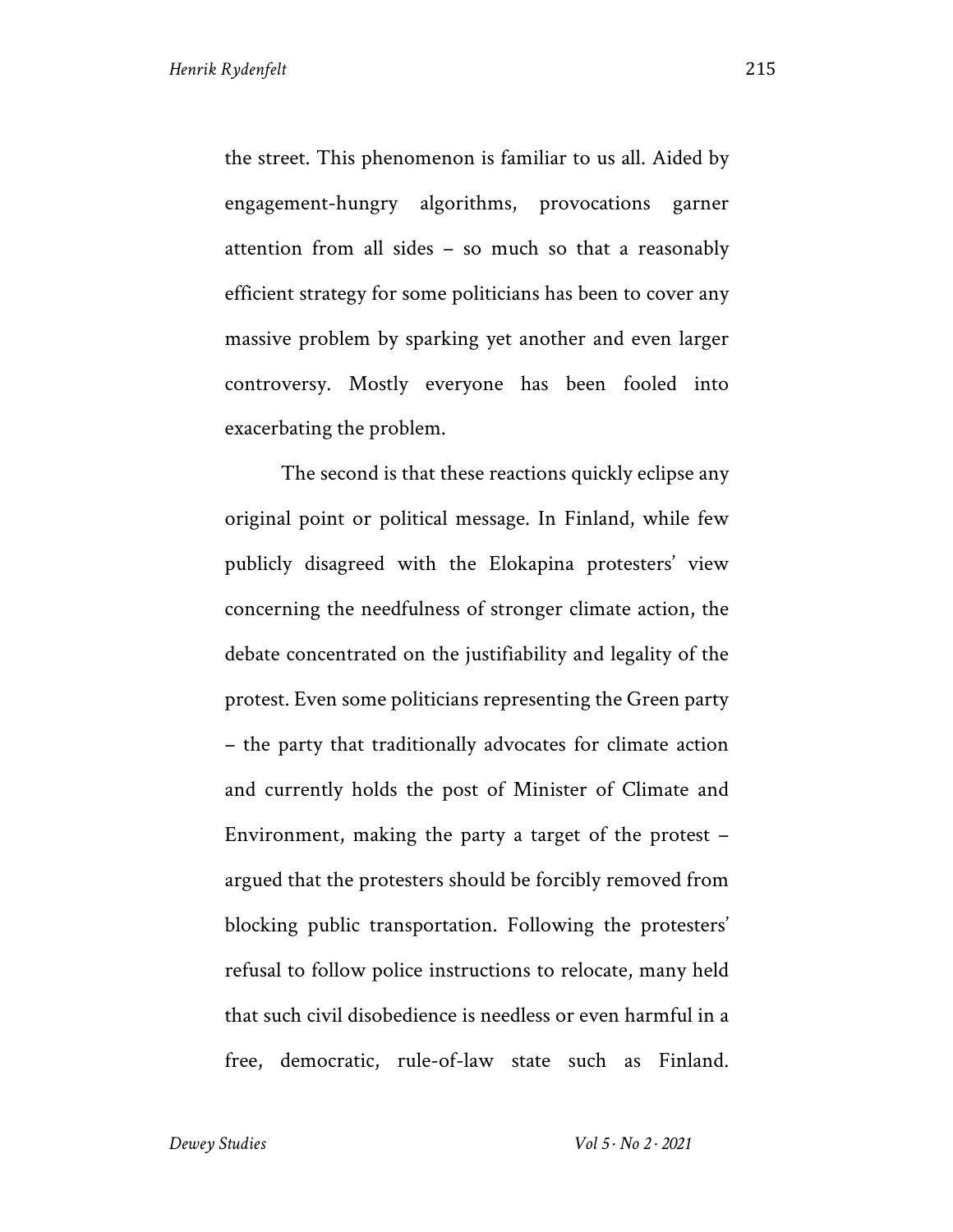Although, as said, local tradition may explain these views, comparisons could be made with some of the reactions to the Black Lives Matter protests that took place in many U.S. cities and over the world in 2020.

Democracy is an experiment. What those words tend to be taken to mean is that it may fail – that our democratic institutions are precarious and vulnerable. What we often forget is that democracy is also an experiment from within, a call to experiment and revise. Pragmatism as a political philosophy – largely inspired by John Dewey's work – resists the identification of democracy with a set of institutions and practices and constitutional rights, or (perhaps a bit more sophisticatedly) with a fixed interpretation of their contents. It reminds us that democracy is never finished. In this, democracy is united with another grand project, science. Indeed, as I have argued elsewhere, the original contribution of pragmatism to political philosophy is its view of democracy as (a form of) *social inquiry*. Not only are public policies understood as hypotheses, but the methods of this inquiry are themselves open to revision – just as in science in general. This experimental process requires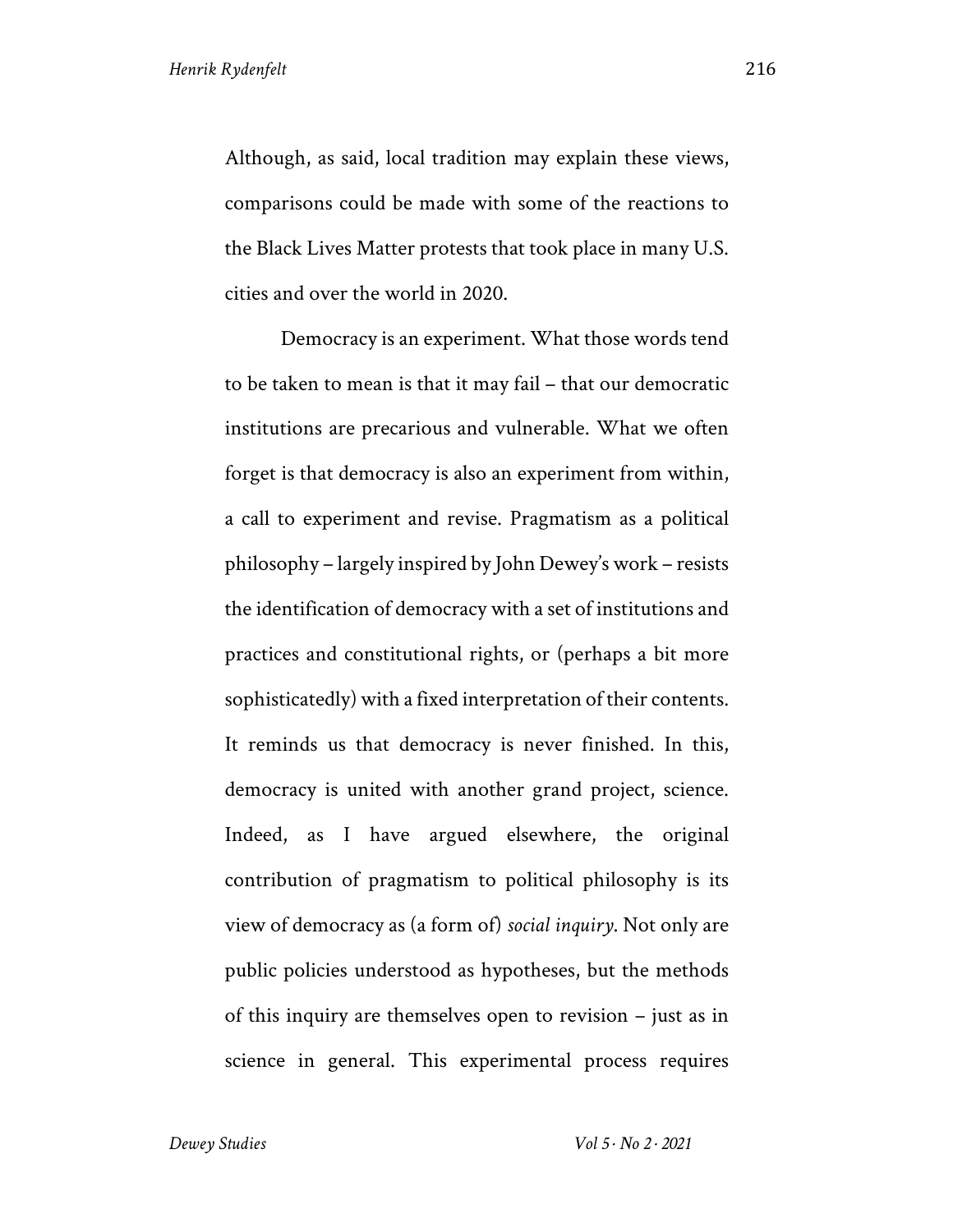pluralism, or tolerance towards alternative views and proposals concerning the ways in which public policy is to be devised. $1$ 

This pragmatist perspective helps us to keep our ideas and ideals of democracy sufficiently unfixed to attempt to meet the challenges we face. Firstly, some of democracy's current ills may result from too fixed views of its *actual*  practices. This is the case particularly in education. Educators have certainly realized that online discussions and unreliable sources such as YouTube videos have become a major influence on the political opinion of many (although especially those who currently have little access to educational institutions, such as the elderly). Nevertheless, what educators on all levels may often end up teaching is

 $1$  I have argued that pragmatism should be kept distinct from Rawlsian and Habermasian ideals of a "deliberative" democracy that take agreement (under some actual and ideal conditions) to be the aim of the democratic process (Rydenfelt 2011a; 2013; 2019b; 2019c; 2021). The pragmatist vision I've attempted to articulate depends on the possibility of a *normative science*, that is, a scientific study of what *should* be, a notion that both C. S. Peirce and Dewey advanced in different ways (Rydenfelt 2011b; 2015a; 2015b; 2019a). For discussion on the issue of pluralism (and its implications in the philosophy of education), see Bernstein (1987), Talisse & Aikin (2005), Bernstein (2015) and Rydenfelt (2020).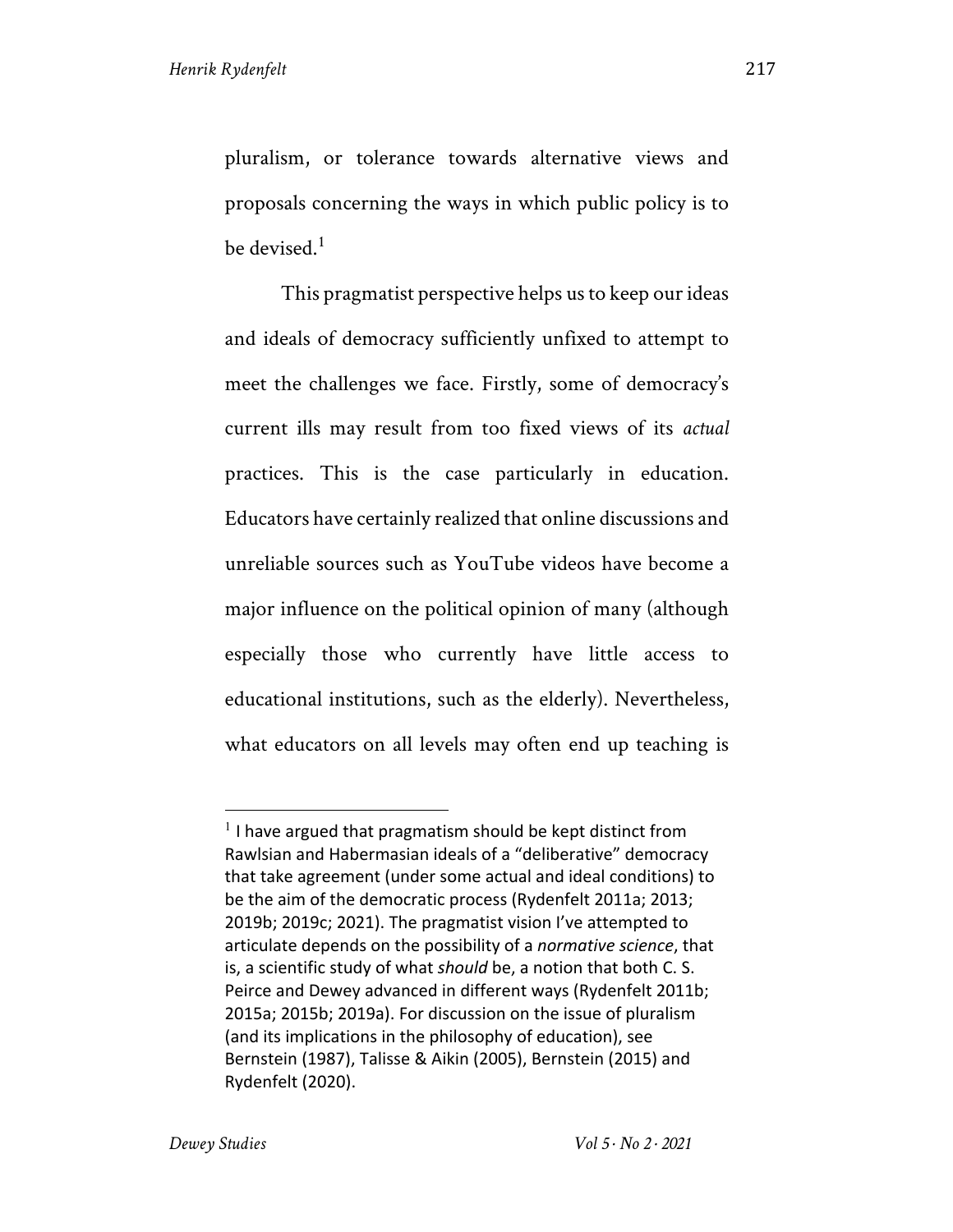drawn from the old world, where the reliable sources are books and quality newspapers, and the political process is conducted by way of candidacy, platforms, speeches and votes. While citizens require education concerning formal democratic institutions, we need to take a much closer look on how to teach both children and adults to participate in the political practices of the new world of social media, algorithms, and rapidly evolving public discourse, and to *change* those new practices for the better.

The Finnish case shows that the issue extends to all levels of education. Following the Elokapina protest, the largest national daily, *Helsingin Sanomat*, interviewed three legal experts who all agreed that the protesters' actions were well within their constitutional rights. $<sup>2</sup>$  Two of the experts</sup> wished not to be named in the news story. This is problematic as journalism. Are experts really experts if they remain anonymous? But the case brings to light an even deeper issue. If researchers refuse to be named in the media – presumably in the fear of excessive and even threatening feedback on social media – universities are failing to provide

<sup>2</sup> https://www.hs.fi/politiikka/art-2000008069148.html.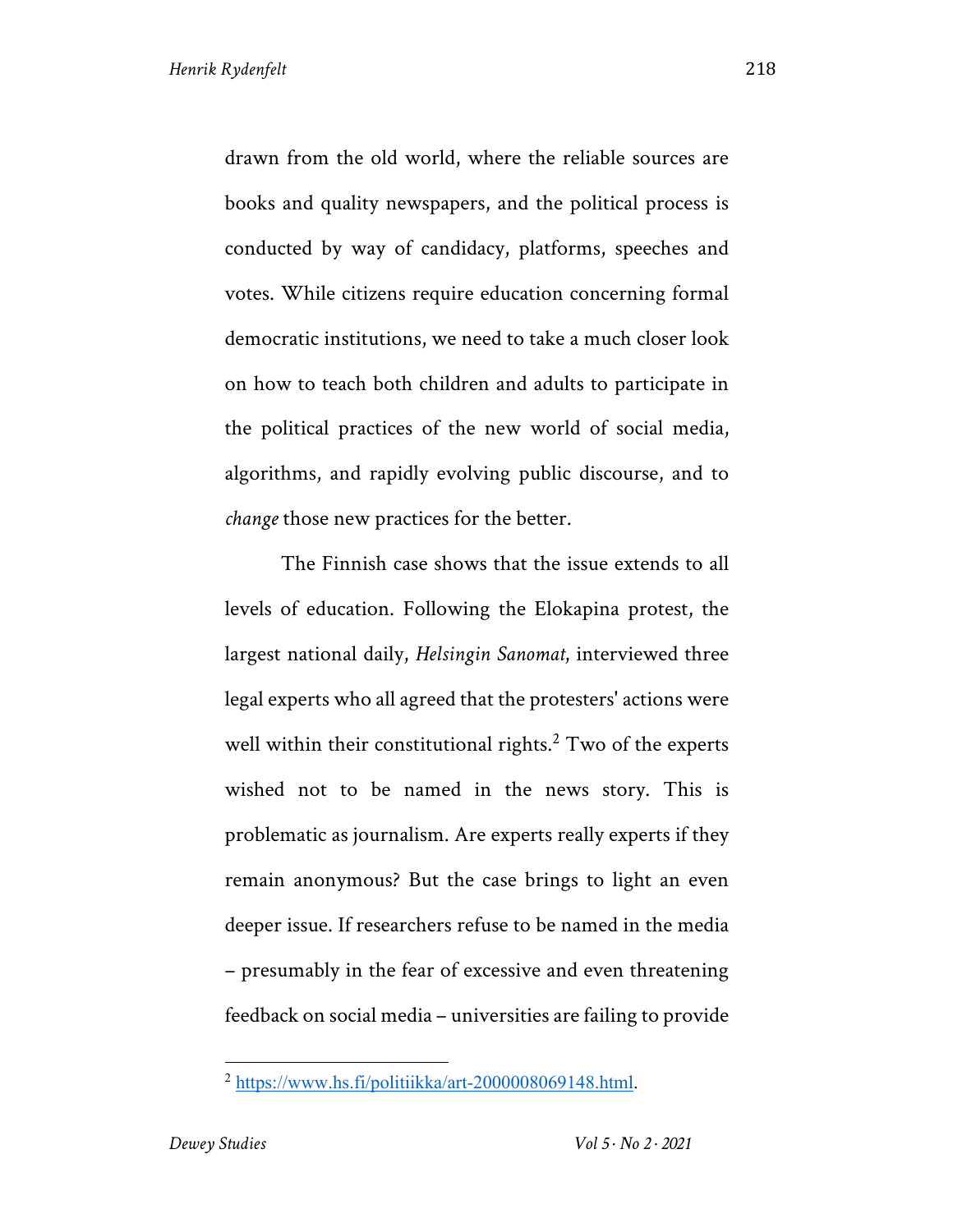the support and education that current and future generations of experts require to participate in public discussion as it stands today.

The second source of democracy's ills may be too fixed views of its *ideal* practices. Consult any international comparison concerning free speech, corruption, political violence, literacy, even happiness, Finland looks to be an exemplary democracy. But considered from the perspective of the country's prospects in meeting the needs of current and future generations under the spectre of the major environmental crises that we are facing, the democratic steps taken so far are hardly sufficient. Instead of concentrating on the legality of the protesters' actions – symptomatic of the Finnish discussion – educators should consider and discuss the broader political and philosophical message of such movements that can reveal that our democratic ideals – by way of both policy and process – are insufficient and require revision.

Keeping our democratic ideals unfixed comes with a price. It means that we often cannot dismiss the practices and actions of others as simply undemocratic. As a poignant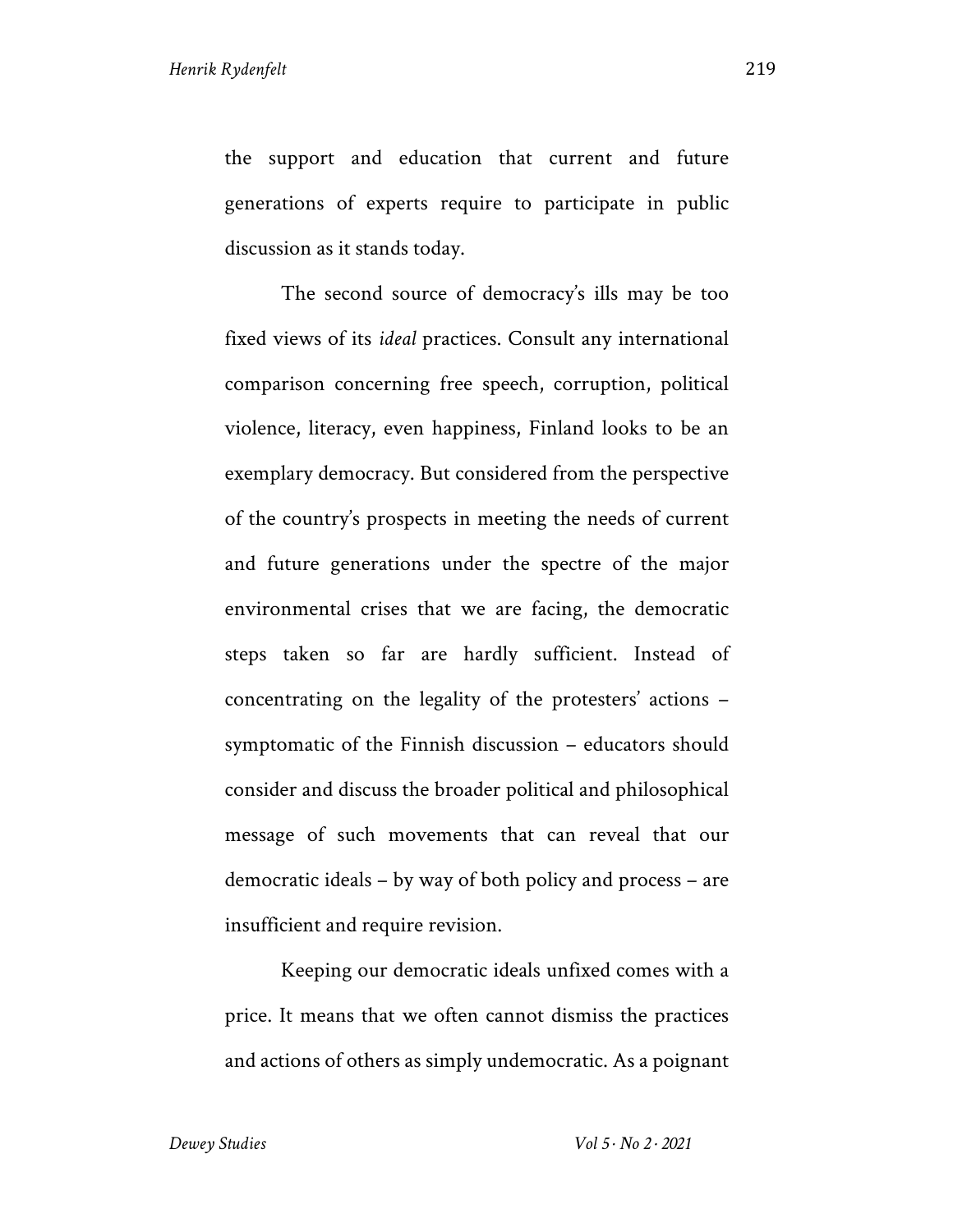case of this sort, we should resist categorically writing off events like those that take place in the U.S. Capitol on 6th January 2021 as being *against* democracy. This is not only to say that among the protesters that day there were those who had been convinced, by a democratically elected president, that a presidential election was rigged and stolen – although, of course, the democratic institutions in place had shown that this was not the case. Reflection, discussion and debate is required to explicate *why* these events were hostile to democracy rather than attempts to draw attention to the problems of the democratic process. Indeed, without a closer inspection we cannot be sure whether some of the protesters acted in the interest of democracy. For example, were some of the people present in protest against the media system, including both legacy and social media, that produces increasing polarization of political opinion while retaining political power in the same hands election after election? Did some of the protesters really advance different democratic ideals, such as alternative ways of electing the leadership of the country by a popular vote? If we suspect

that the answer might be in the affirmative, we should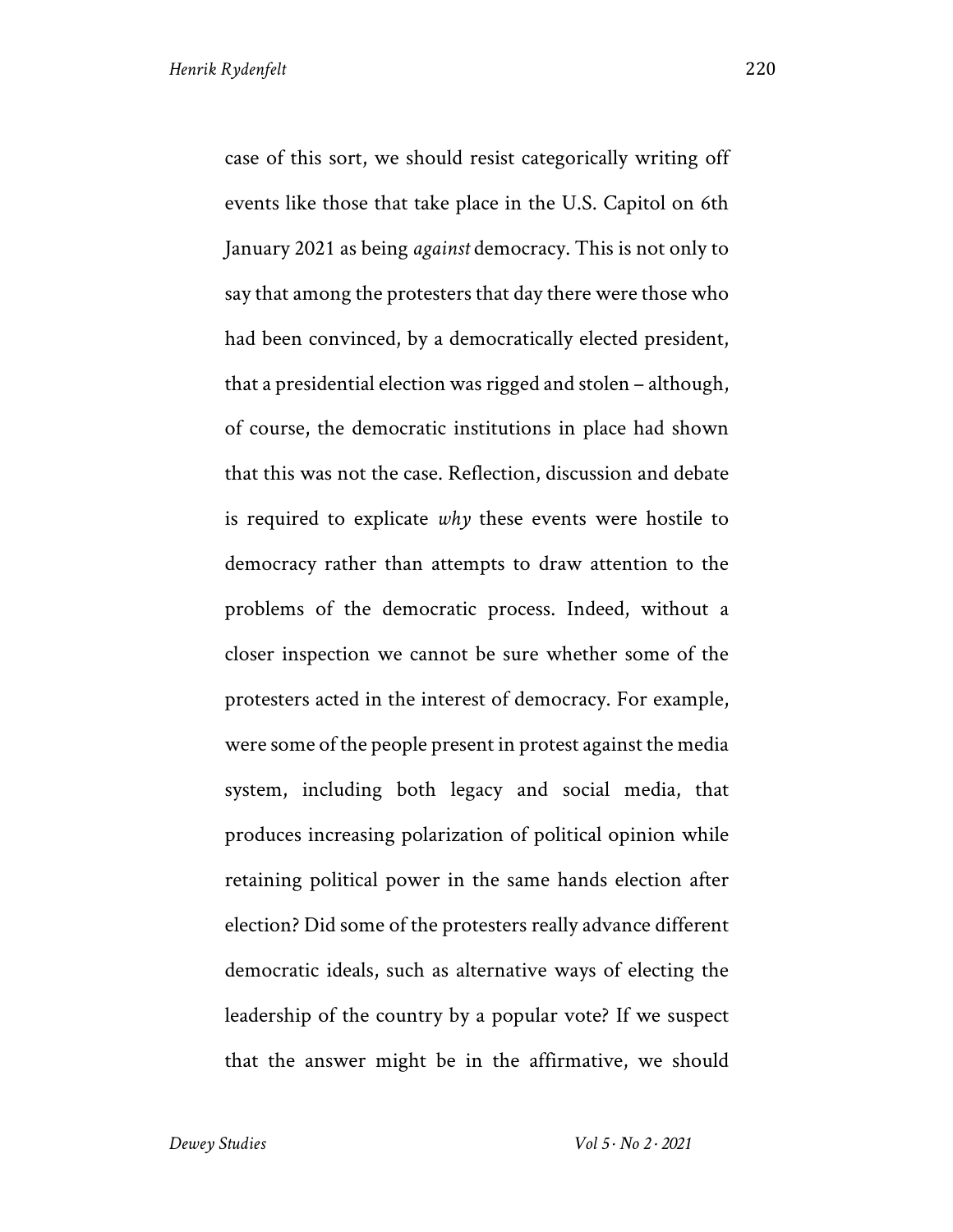discuss the merits and problems of those ideals. This is an immense task for educators, researchers and experts from different fields, one that requires deep commitment to learning and to pluralism. But it may need to be undertaken to keep the experiment alive.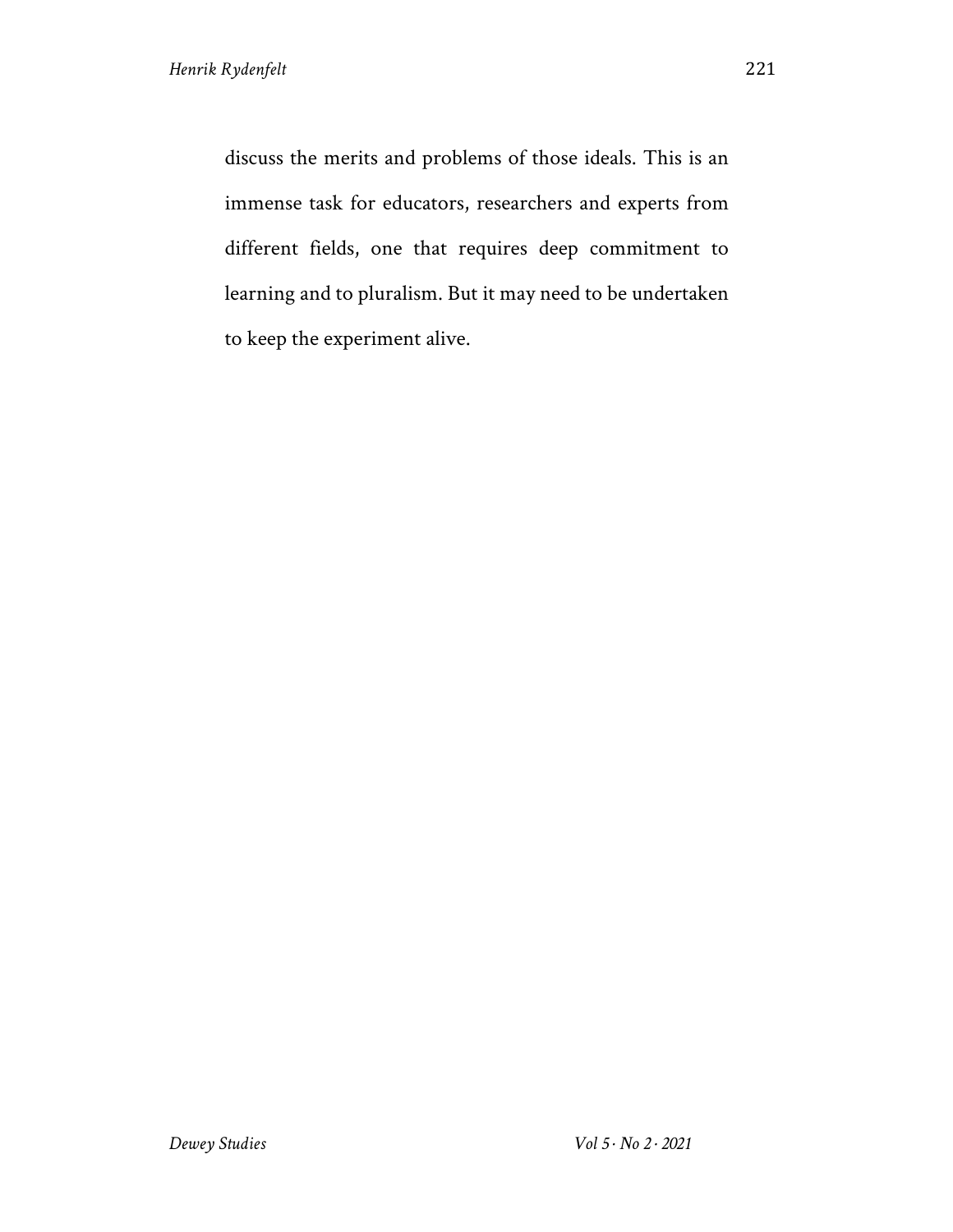## **References**

Bernstein, R. J. (1987). The Varieties of Pluralism.

*American Journal of Education,* 95(4), 509-525.

Bernstein, R. J. (2015). "Cultural Pluralism". *Philosophy & Social Criticism* 41 (4–5).

Rydenfelt, H. (2011a). "Epistemic Norms and Democracy". Metaphilosophy 42.5: 572–88.

Rydenfelt, H. (2011b). "Naturalism and Normative Science", in: J. Knowles and H. Rydenfelt, eds. *Pragmatism, Science and Naturalism.* Berlin and New York: Peter Lang, pp. 115–38.

Rydenfelt, H. (2013). "Constructivist Problems, Realist Solutions", in: J. Kegley and K. Skowronski, eds. *Persuasion and Compulsion in Democracy.* Lanham: Lexington Books, pp. 153–69.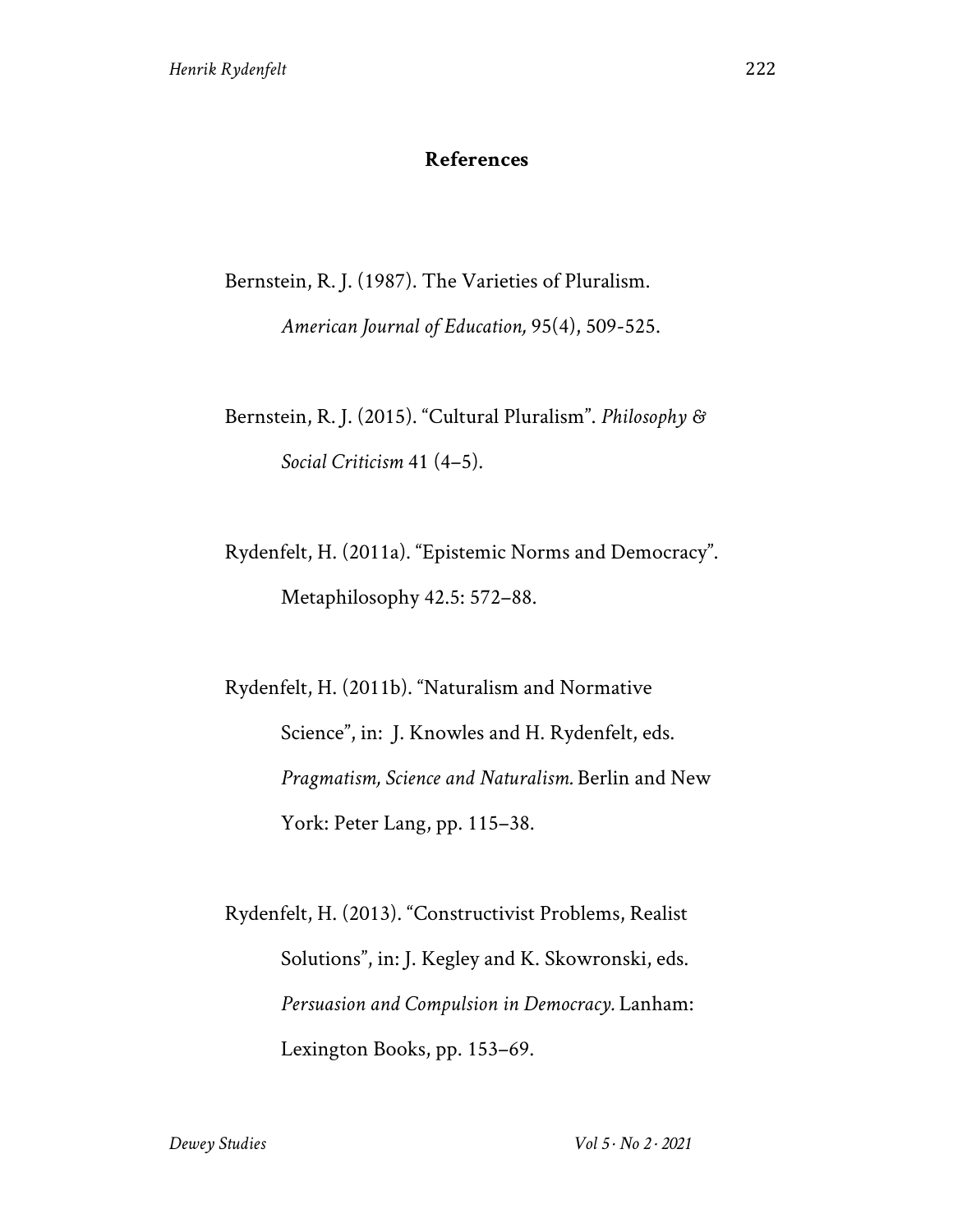Rydenfelt, H. (2015a) "Emotional Interpretants and Ethical Inquiry". *Sign System Studies* 43:4, 501–13.

Rydenfelt, H. (2015b) "Pragmatism, Objectivity and Normative Science", in: U. Zackariasson, ed., *Action, Belief and Inquiry: Pragmatist Perspectives on Science, Society and Religion*. Helsinki: Nordic Pragmatism Network.

Rydenfelt, H. (2019a). Realism without Representationalism. *Synthese.* Online first: https://link.springer.com/article/10.1007/s11229- 019-02251-4.

Rydenfelt, H. (2019b). Democracy and Moral Inquiry: Problems of the Methodological Argument. *Transactions of the Charles S. Peirce Society* 55 (3) 254- 272.